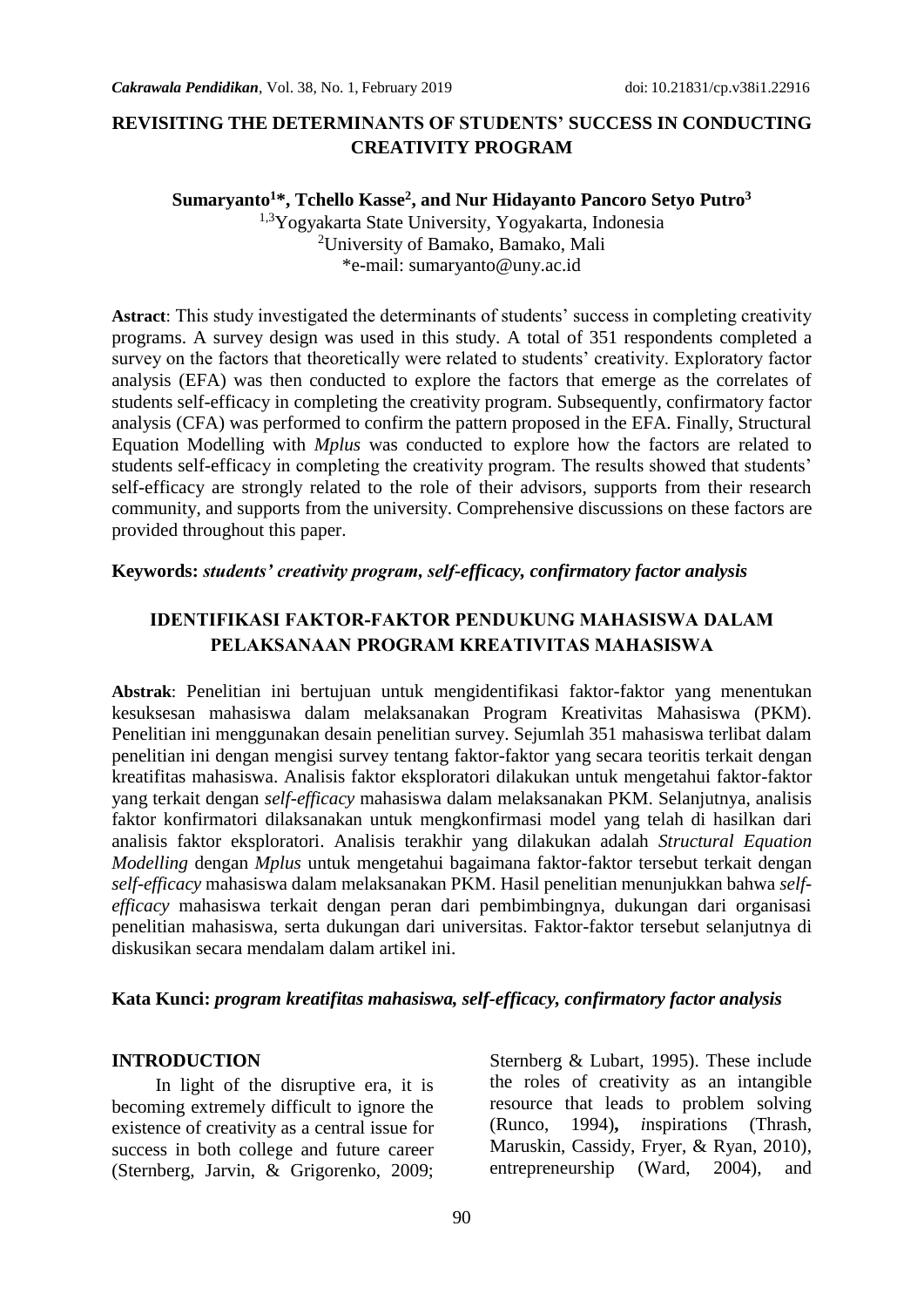innovation (Legrenzi, 2005). In other words, creativity can be said as one of the factors determining the success of university students.

In line with the importance of creativity, the Law of the Republic of Indonesia Number 12 Year 2012 Article 4 states that higher education has three main functions: 1) to develop the capability and to build the character and civilization of the nation for enhancing its intellectual capacity; 2) to develop academicians to be innovative, responsive, creative, skilful, competitive, and cooperative through the implementation of *Tri dharma*; and 3) to develop science and technology by taking into account and applying the value of humanities. In order to actualize those three functions, every university is required to equip its academicians and students with critical thinking skills which are manifested through research skills. These research skills are expected to help academicians and students conduct research to unearth, develop, and disseminate knowledge, technology, arts, and/or sports for the purposes of improving individual and social welfares supporting regional and national developments and answering global challenges.

One of the actualizations of the mission is through the establishment of students' research unit which houses students who want to gain and broaden their knowledge related to research. Through this community, students also learn to develop their research skills by conducting research studies manifested in the form of students' creativity programs*.* A students' creativity program is a program from the Directorate of Research and Community Service of the Ministry of Research, Technology, and Higher Education of the Republic of Indonesia to facilitate students to research, develop, and implement the knowledge and technology they learn. Students can participate in this program by writing a research proposal and/or a scientific paper. The selected proposals and/or papers will later be funded by the Ministry.

There are several factors influencing students' achievement especially in relation to the creativity programs. Preliminary study through interviews with creativity program teams showed that there were several factors that could presumably affect the ways of supervising the students and the students' creativity programs. The first factor found in the preliminary research was related to the ways of supervision by the advisor. The supervision from the advisor was not fully optimal due to the fact that students were confused both in writing the proposal and conducting their study. Furthermore, the roles of task forces from lecturers in each department and the creativity program task forces from each faculty were found not fully effective. The next factor was related to the information and facilities supports from the university. Then, it was also found that the roles of students' research community were immensely important in facilitating students during the process of creativity programs writing. In addition, a number of students in the initial study were found to be doubtful about their own ability in conducting the creativity programs.

Therefore, a study is needed that is aimed at identifying, verifying, and overcoming the problems specifically related to students' creativity programs which later could improve their achievement is needed. Considering the results of the preliminary study, this study sets out to identify the factors affecting students' achievement in creativity programs and the efforts needed to improve their achievement.

# **Students Creativity Program**

University graduates are expected to have academic knowledge, skills of thinking, management skills, and communication skills. A lack of one of these fourskills may lead to reduced quality of university graduates (Kemahasiswaan, 2018). To attain the four skills, university students need to synergize their mind (cognitive), emotion (affective), and skills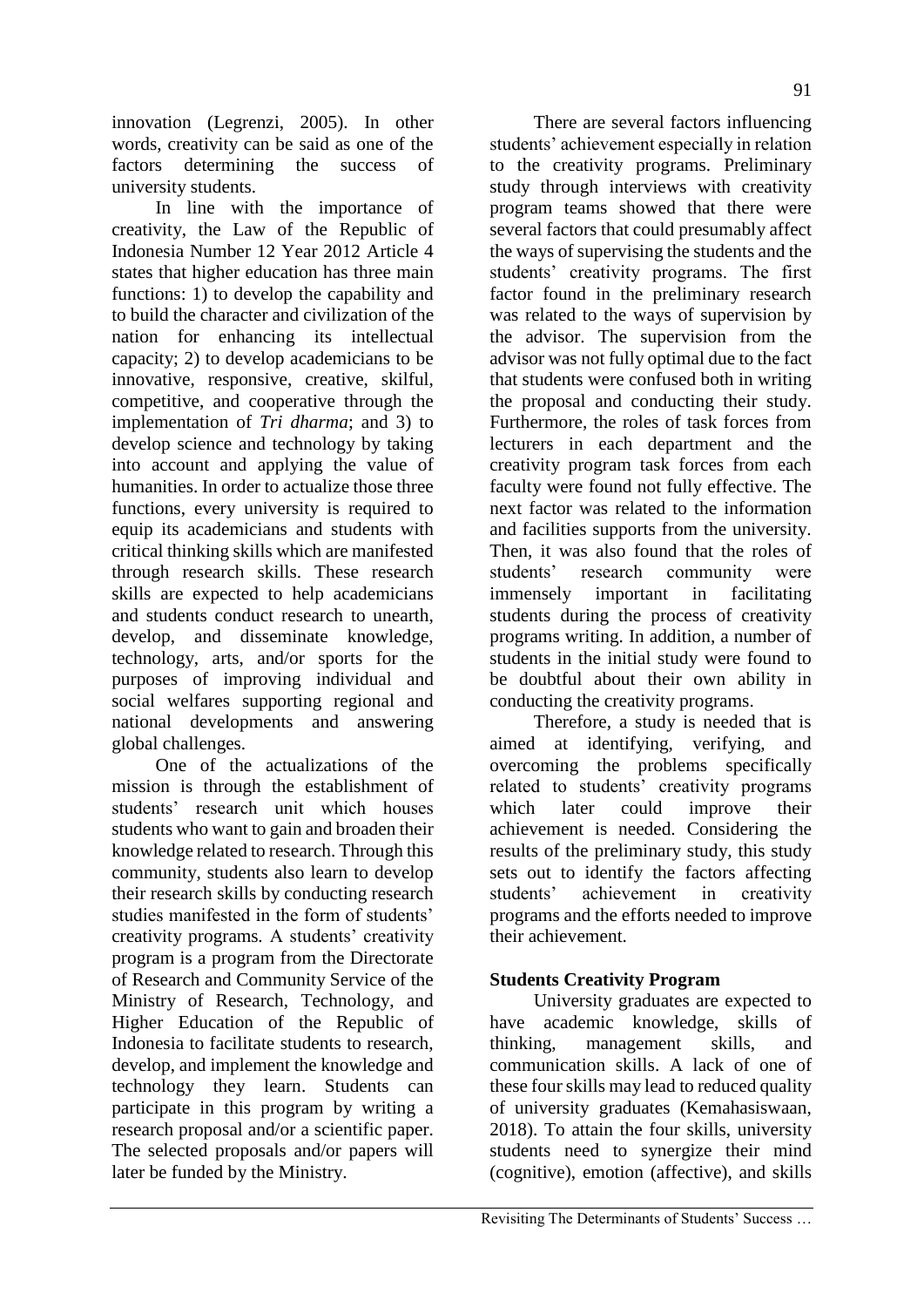(psychomotor) in order to be creative graduates. The mind deals with imagination, perception and reason (Currie & Ravenscroft, 2002). Feelings are associated with emotions (Hershfield, Scheibe, Sims, & Carstensen, 2013), aesthetics, and harmonization. Meanwhile, the psychomotor factor includes physical coordination, movement, and the motorskill area uses (Simpson, 1971). To help students reach the creative level, the three factors are strived to be optimal in an activity called the Students Creativity Program or, as well-known, the PKM (Kemahasiswaan, 2018).

PKM was held for the first time in 2001, namely after the implementation of the program restructuring in the Ditlitabmas Directorate General of Higher Education. PKM was developed to deliver students to reach the level of enlightenment of creativity and innovation based on the mastery of science and technology and high faith. In order to prepare themselves to be intellectual leaders, independent entrepreneurs and wise persons, students are given the opportunity to implement their abilities, expertise, attitude, responsibility, building teamwork, and developing independence through creative activities in their field of study.

Initially, there were five types of activities offered in PKM, namely research, entrepreneurship, community service, application of technology, and scientific writing. However, since January 2009, Ditlitabmas has managed 6 (six) PKMs. Student Writing Competition (KKTM), originally one function of the Academic Directorate in Management, has been delegated to Ditlitabmas. Because its nature is identical to PKM-I, KKTM is then managed together with PKM-I in the Scientific Writing PKM (Kemahasiswaan, 2018).

# **Factors Supporting Individuals' Creativity**

Different research findings are found in the literature regarding factors

supporting students' creativity projects. Sternberg (2006) propose six resources that<br>contribute to students' interests and contribute to students' motivation in conducting creativity projects. These include intellectual abilities, knowledge, styles of thinking, personality, motivation, and environment. In addition, Ginting (2013) state that both motivation to self-actualization and motivation to share knowledge have significant influence on students' interests in writing and publishing their project. On the other hand, motivation factors to gain reward and to show their existence do not have any significant influence on students' interests in writing and publishing projects.

Other psychological factors believed to be influencing people's intention to do something creative have been explored in several studies. One of these psychological factors is self-efficacy. Early definition of self-efficacy is provided by Bandura (1997) as "personal judgments of one's capabilities to organize and execute courses of action to attain designated goals, and he sought to assess its level, generality, and strength across activities and contexts". Its measurement generally focuses on performance capabilities rather than on personal qualities through either psychological or physical characteristics. This psychological construct has been long believed as a vital condition for creative productivity and the acquisition of new knowledge (Tierney & Farmer, 2002) since it influences individuals' intention to engage in specific behavior (Bandura & Wessels, 1994) and to search of certain tasks (Bandura & Schunk, 1981). In addition, self-efficacy is also claimed to be a key component in individual creative actions (Ford, 1996). Tierney and Farmer (2002) investigates how workers' selfefficacy is related to their belief that they can be creative in completing their works. The findings show that the supervisor is one key role who interferes with the workers' self-efficacy in work roles. These propositions are in line with a study conducted by Oldham and Cummings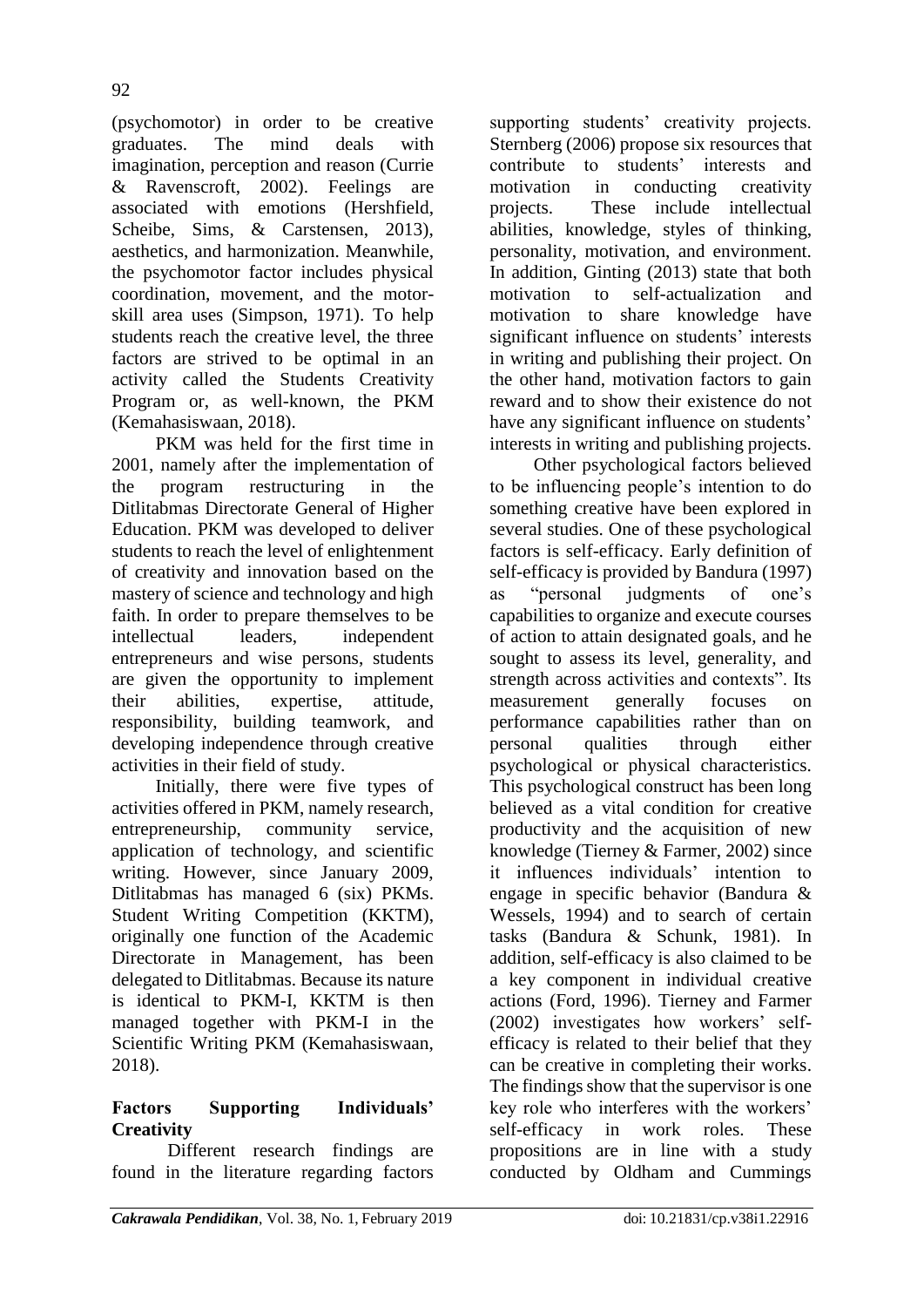(1996) that positive supervision is related to employers' creativity at work. Other studies by Liu, Liao, and Loi (2012); Fenge (2012) also reveal the roles of supervisors in employees' creativity. These studies may indicate that supervising lecturers or advisors also interfere with students' intention in conducting creativity programs.

Another factor that has been claimed to interfere with individuals' creativity is in the form of supports from the community or the environment where the individuals live (Rigolizzo & Amabile, 2015). It is believed that "an environment that supports the process of creativity, rather than the outcome, allows people to practice and learn both from and for the creative process" (Rigolizzo & Amabile, 2015, p. 62). Further, Solomon (2018) suggests five factors that influence individuals' creativity; namely facilitation, controlling information, prioritization, back-channel network, and shortcuts. This may indicate that supports from students' research community or union, facilitation from the university, and the availability of information are the correlates of students' creativity in conducting students' creativity programs.

To sum up, although extensive research has been carried out on factors affecting creativity, no single study exists which examines the factors contributing to students' success in conducting students' creativity program (PKM) in Indonesian setting. The present study is aimed at revisiting the potential factors which may interfere with students' success in conducting creativity programs.

#### **METHOD**

### **Research Sample**

This study was a survey research of the quantitative approach. The population of the study included all students conducting creativity programs in a public university in Yogyakarta Special Province, Indonesia, as described in the introduction

above. Every student in the population had an equal chance of being selected in the sample in the study. The participants were drawn from the population since they were homogeneous and relatively small in number. A total of 351 university students participated in the study.

#### **Instrument**

The present study was conducted from July to December 2017. The data were collected using a questionnaire of 46 items. The items represented several factors identified to be the correlates of students' creativity namely students' self-efficacy (7 items), supports from the advisors (7 items), supporting facilities from the university (7 items), supports from the students' research union (7 items), supports from the student affairs staff (7 items), and the availability of information supports from the university (7 items). Respondents were to rate on a five-point rating scale, ranging from strongly disagree (1) to strongly agree (5).

### **Data Analysis Technique**

The data gathered from the data collection were analysed using an exploratory factor analysis (EFA) and confirmatory factor analysis (CFA) as the main data analysis techniques in the study. In addition, the structural equation modelling (SEM) was used to investigate the relationships among the aforementioned factors. Several criteria were used for analyzing and interpreting the results of EFA. First, items were retained in the study if the factor loading for each item was higher than .30; second, items were retained if they were significantly loaded in one factor (Field, 2009). Additionally, the criteria for being used in the CFA and SEM included:

- $x^2/df \le 1.3$
- RMSEA  $\leq$  .50
- SRMR≤ .80
- CFI $\geq$  .90, and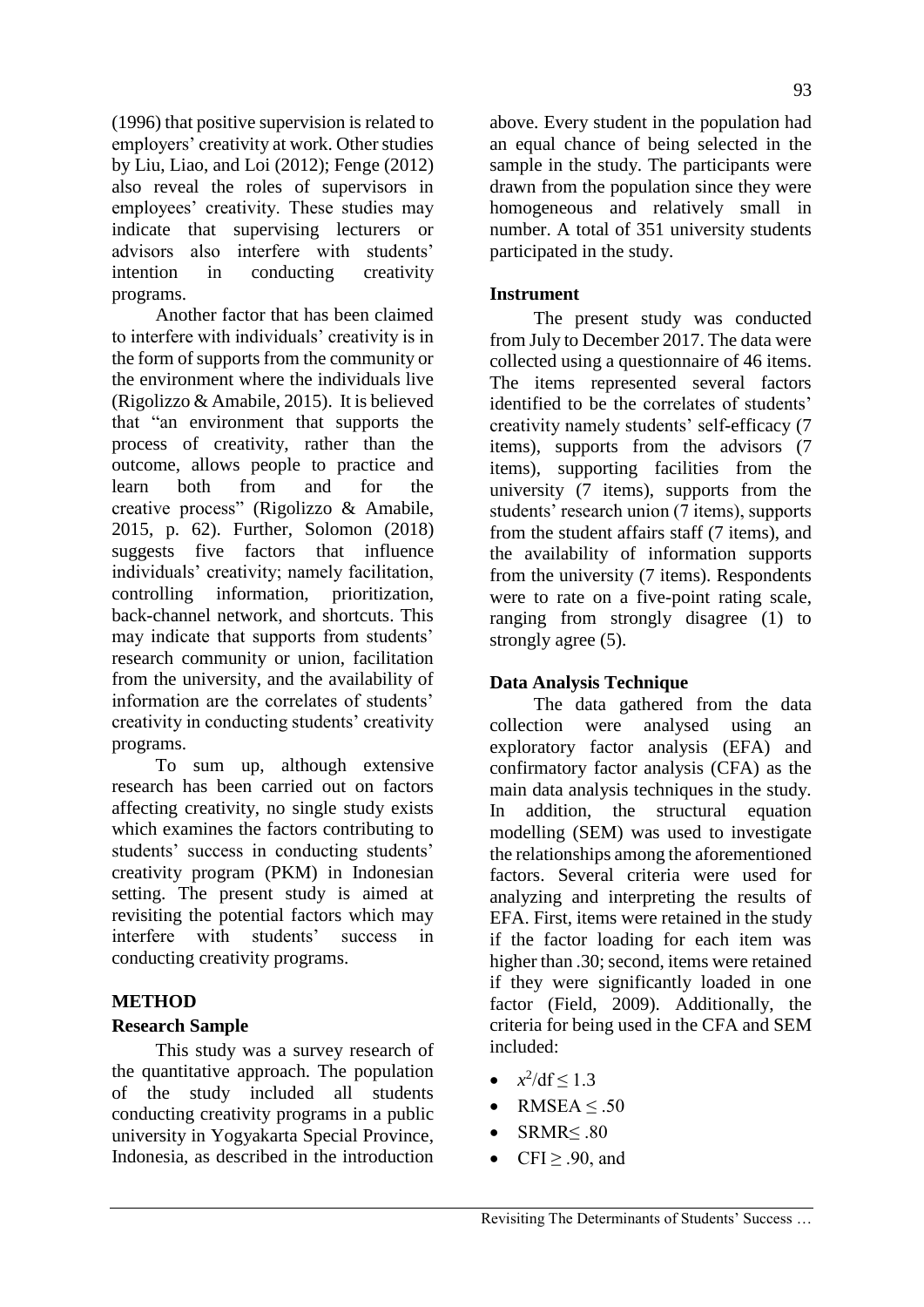• TLI  $\geq$  .90 (Wang & Wang, 2012)

#### **Pilot Testing**

Prior to the actual data collection, a pilot study was conducted to assess the usability and readability of the questionnaire. Fifteen students took part in the pilot study to give judgements whether each item in the questionnaire was readable and unambiguous. The results of the pilot test showed that the overall questionnaire was readable and no item was ambiguous.

#### **FINDINGS AND DISCUSSION**

This section describes the findings of the study and discussion of the findings. This includes results from the factor analyses investigating factors supporting students' science and creativity programs, and the relationships among those factors.

#### **FINDINGS**

### **Results of the Exploratory Factor Analysis**

Results of the exploratory factor analysis on the Version-22 SPSS software showed that loadings from some factors differed and were ready to be interpreted. All the factor loadings from all variables were substantial in size. The exploratory factor analysis showed that 18 items were retained from the initial set of 46 items with factor loadings ranging from .395 to .992. In other words, from the initial set of 46 items, 18 items empirically represented the factors influencing students' creativity programs. Table 1 shows the summary of the exploratory factor analysis results including the factors and their loadings.

### **Factor Interpretations from the Results of EFA**

As mentioned earlier, items with factor loadings higher than .30 were considered significant with  $\alpha = .05$  (Field, 2009). Therefore, only those with factor loadings higher than .30 were retained. As

can be seen in Table 1, the 18 items converged into five different factors with three or four items in each factor. The interpretation of each factor is discussed as follows.

Based on the aforementioned criteria, all the factor loadings in Table 1 were considered as significant as they were greater than .30. Factor one consists of four items ranging from .766 to .922. Then, among the four items, item 1 shows the highest factor loading of all, i.e., .922. Likewise, factor two consists of four items ranging from .582 to .939. Item 5 was the highest with a factor loading of .939. Factor three, on the other hand, only consists of three items. The loadings for this factor range from .627 to .874 with the highest factor on item 9. Similarly, factor four consists of three items ranging from .600 to .992. Item 12 was the one with the highest factor loading from factor one to factor five. Finally, factor five has four significant items for which the factor loadings range from .395 to .841.

#### **Factor or Construct Labelling**

After the five factors, which contain several variables or items, were formed, they were labelled based on the characteristics of each item represented in each factor. The items in the first factor included a number of questions asking about students' knowledge and capability in conducting science or creativity programs. The key term for this factor was the students' belief about their capability. Therefore, after generalizing the four items in this factor, the researchers labelled it as **Students' Self-efficacy**.

The second factor contains four items related to the communication between the students and the advisors of creativity programs in the departments and faculties and also the supervision given by the advisors. Therefore, this factor was labelled **Support from the Creativity Program Advisor.**

**Table 1. Results of Exploratory Factor Analysis (Pattern Matrix<sup>a</sup> )**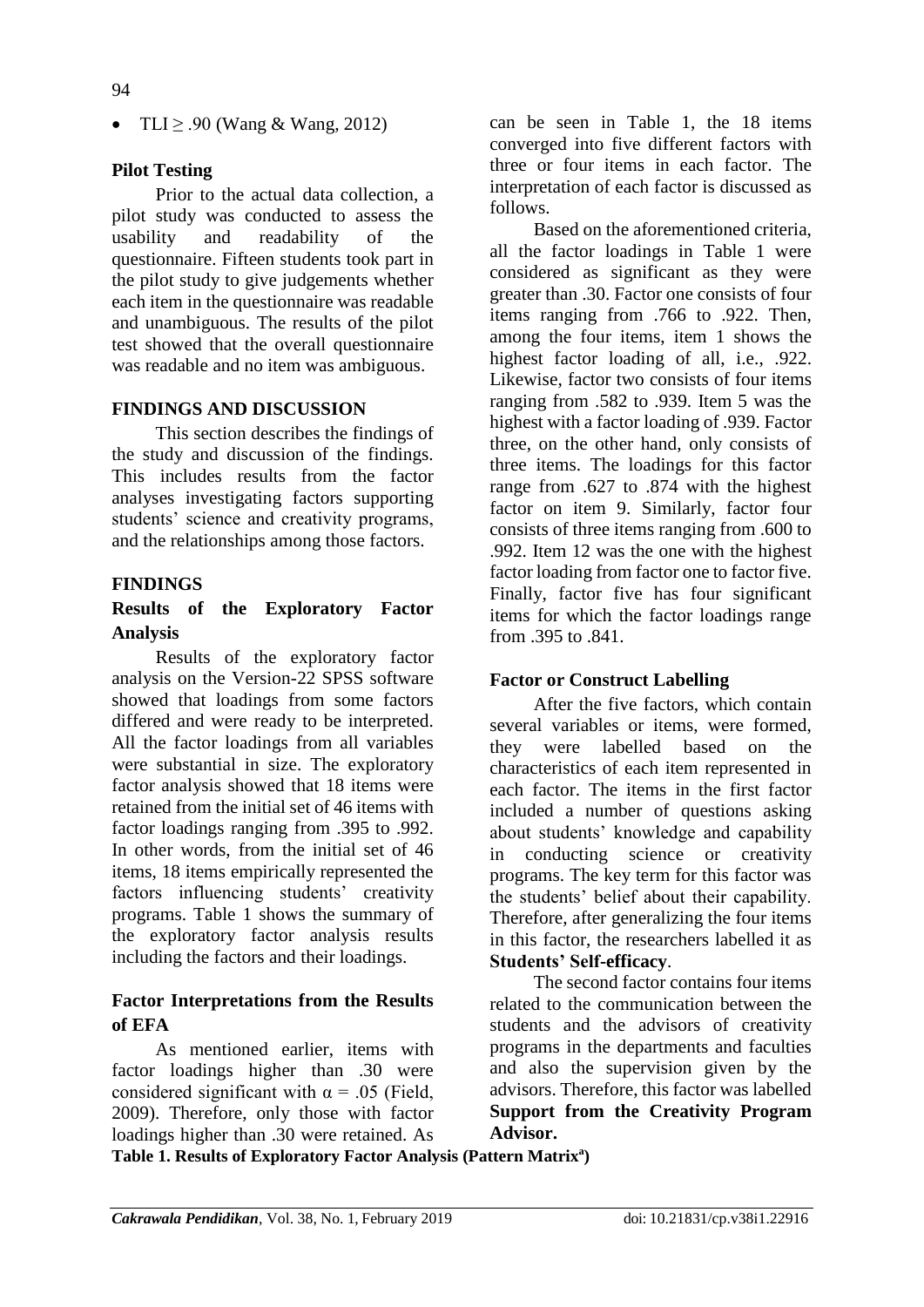|                                                                                                                                                       |              | <b>Factor</b>  |                         |      |      |  |  |  |
|-------------------------------------------------------------------------------------------------------------------------------------------------------|--------------|----------------|-------------------------|------|------|--|--|--|
|                                                                                                                                                       | $\mathbf{1}$ | $\overline{2}$ | $\overline{\mathbf{3}}$ | 4    | 5    |  |  |  |
| 1. It is easy for me to accomplish my students' creativity<br>program                                                                                 | .922         |                |                         |      |      |  |  |  |
| 2. I am good at conducting students' creativity programs.                                                                                             | .853         |                |                         |      |      |  |  |  |
| I am confident that I can complete my students' creativity<br>3.<br>program successfully.                                                             | .784         |                |                         |      |      |  |  |  |
| Conducting a student creativity program is very easy for me.<br>4.                                                                                    | .766         |                |                         |      |      |  |  |  |
| My students' creativity program advisor knows many things<br>5.<br>about our students' creativity program activities.                                 |              | .939           |                         |      |      |  |  |  |
| I find it very easy to communicate with my students'<br>6.<br>creativity program advisor.                                                             |              | .833           |                         |      |      |  |  |  |
| My students' creativity program advisor is very cooperative.<br>7.                                                                                    |              | .659           |                         |      |      |  |  |  |
| My students' creativity program advisor helps me a lot in<br>8.<br>conducting the activities for my students' creativity program.                     |              | .582           |                         |      |      |  |  |  |
| 9. The services provided by the student affairs staff were<br>satisfying.                                                                             |              |                | .874                    |      |      |  |  |  |
| 10. My university student affairs staff always try to provide the<br>best services for students' creativity programs.                                 |              |                | .823                    |      |      |  |  |  |
| 11. I never have a service problem from the university student<br>affairs staff.                                                                      |              |                | .627                    |      |      |  |  |  |
| 12. Students Research Union at my university is one of my<br>consultants in conducting my students' creativity program.                               |              |                |                         | .992 |      |  |  |  |
| 13. I find it very easy to communicate and consult with the<br>students in the Students Research Union at my university.                              |              |                |                         | .765 |      |  |  |  |
| 14. The students in the Students Research Union at my university<br>are very cooperative in helping me completing my students'<br>creativity program. |              |                |                         | .660 |      |  |  |  |
| 15. Information provided by my university regarding students'<br>creativity program is complete.                                                      |              |                |                         |      | .841 |  |  |  |
| 16. My university continually updates information about<br>students' creativity programs quickly.                                                     |              |                |                         |      | .698 |  |  |  |
| 17. Information dissemination of students' creativity programs at<br>my university is very fast.                                                      |              |                |                         |      | .571 |  |  |  |
| 18. My university continually tries to provide comprehensive<br>information about students' creativity program activities.                            |              |                |                         |      | .395 |  |  |  |
| Extraction Method: Maximum Likelihood.<br>Rotation Method: Promax with Kaiser Normalization.                                                          |              |                |                         |      |      |  |  |  |

a. Rotation converged in 5 iterations.

Factor three contains items related to the support for the students' creativity<br>programs, approval process, and programs, approval process, and administration from the campus. This factor, then, was labelled A**pproval and** 

### **Administration Support from the University**.

The three items grouped in factor five were those related to the support from the students' research unit or students' research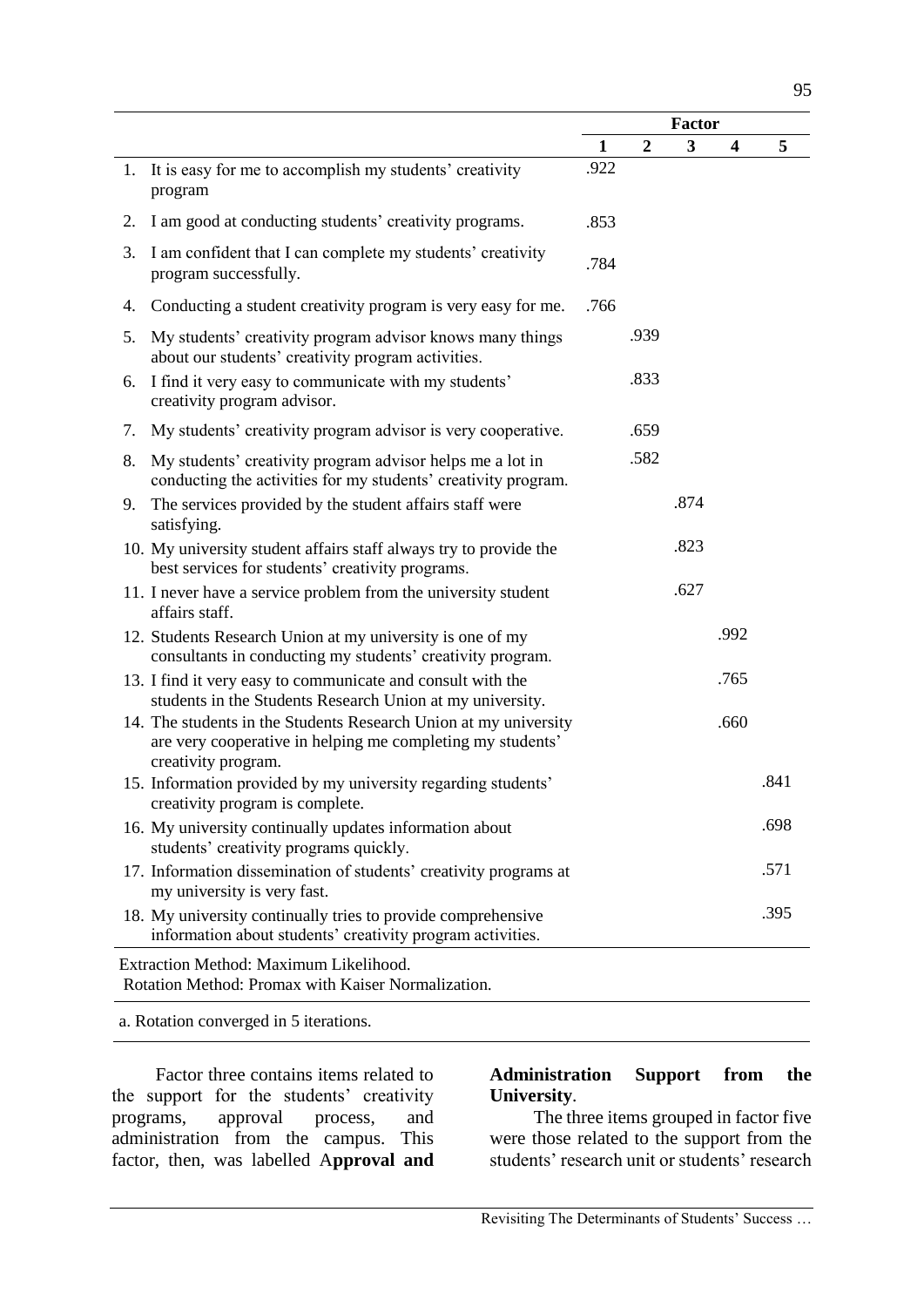community. The supports specifically consisted of communication and consultation supports from the community in relation to conducting creativity programs. Therefore, this factor was labelled S**upport from the Research Community**.

The last factor contained four items related to the ease of accessing information about creativity programs by the university. Therefore, the researchers labelled this factor I**nformation Support from the University**.

Subsequent to the interpretation and labeling of the five factors, the researchers assessed the construct validity of the five factors by conducting confirmatory factor analysis (CFA). This was conducted to confirm whether the results from the exploratory factor analysis came out as hypothesized.

### **Results of Confirmatory Factor Analysis**

The final assessment on the five factors resulted in the exploratory factor analysis was conducted using *M*Plus Version-7 (Muthen & Muthen, 1998-2012). The results from the data analyses showed that the constructs assessed in the confirmatory factor analysis showed an excellent fit data  $(x^2 = 146.635; df = 125;$  $x^2$ /df = 1.3; RMSEA = .047; SRMR= .064;  $CFI = .963$ ; and  $TLI = .954$ ). The criteria for good fit indices used to confirm whether the factorial structures fit the model include:

- $x^2/\text{df} \leq 1.3$
- RMSEA  $\leq .50$
- $\bullet$  SRMR<.80
- $\bullet$  CFI > .90, and
- TLI  $\geq$  .90 (Wang & Wang, 2012)

Based on these criteria, the 5-factor model was considered to be the best. The summary of the CFA results including the factor labels, items, factor loadings, and reliability of each factor is presented in in Table 2. This table shows that after being assessed by the confirmatory factor analysis, the five factors are fit for the model of the present study. Most of the factor loadings from each factor are relatively high. Factor loadings from the first factor range from .623 to .925. Similarly, the items in the second factor show relatively high factor loadings ranging from .792 to .889.

Then, factor three consists of items with factor loading ranging from .659 to .987. Next, high factor loadings are also found in factor four which range from .724 to .906. Likewise, all the items in factor five range in high factor loadings from .633 to .786. Therefore, all the factor loadings in the CFA are substantial in size. The high factor loadings contribute to the reliability coefficient from each factor as well. As can be seen from the table, the Cronbach's Alpha from the five factors range from .753 to .899 which show a reasonably high value of reliability coefficient.

# **Results of Structural Equation Modelling**

After the five factors were confirmed by the confirmatory factor analysis, the next analysis was to investigate whether the factors were correlated with each other. To identify the relationships among those factors, an analysis of structural equation

modelling using *M*Plus Version-7 was conducted. The criteria for good fit indices used to confirm whether the factorial structures fit the model include:

- $x^2/\text{df} \leq 1.3$
- RMSEA  $\leq .50$
- $\bullet$  SRMR $\leq .80$
- CFI $\geq$  .90, and
- TLI  $\geq$  .90 (Wang & Wang, 2012)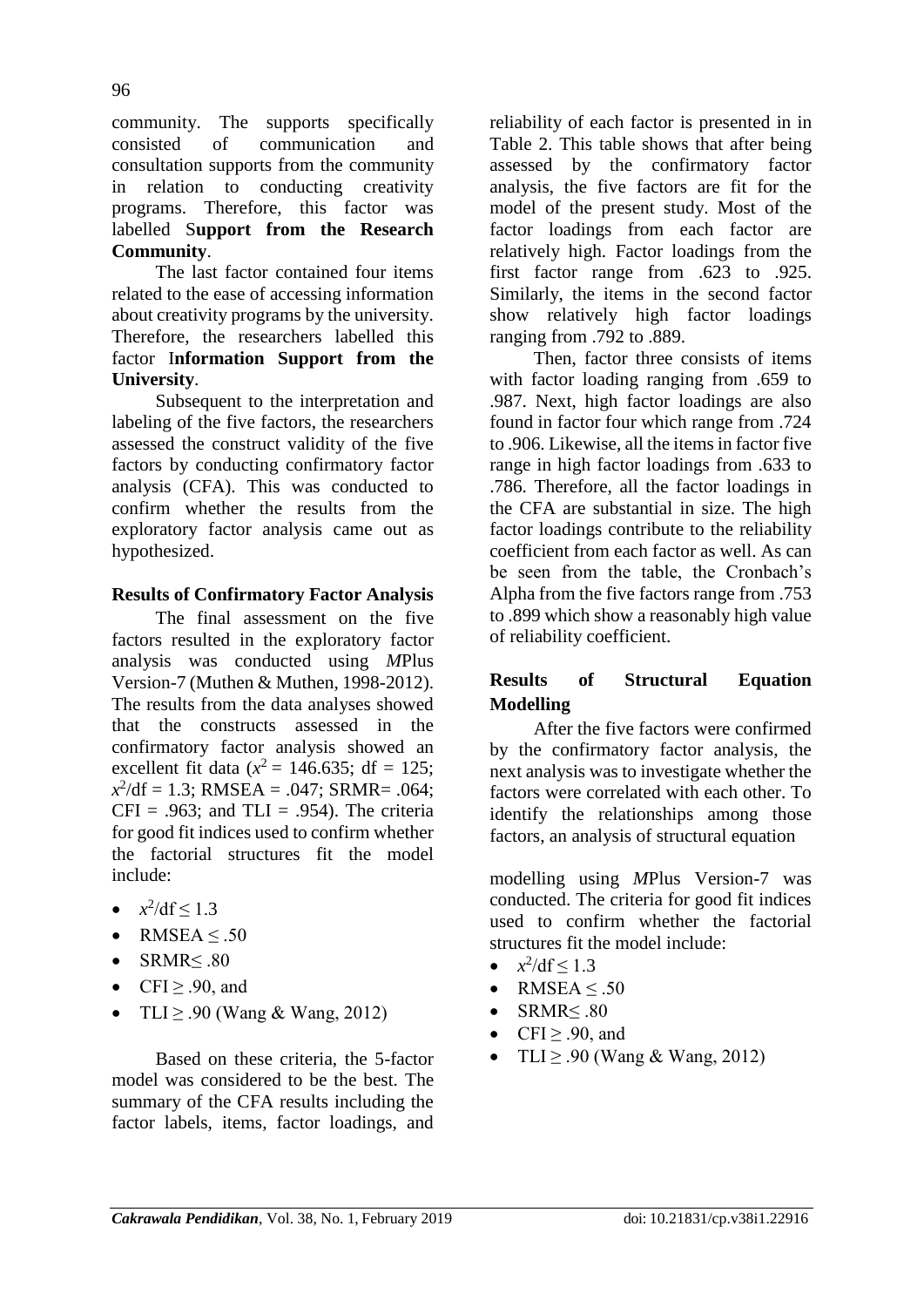| Items        | Self-<br>efficacy | Supports from<br>the Advisors | Approval and<br>Administration<br>Supports from the | Supports<br>from the<br>Research | Information<br>Supports<br>from the |
|--------------|-------------------|-------------------------------|-----------------------------------------------------|----------------------------------|-------------------------------------|
|              |                   |                               | <b>Student Affairs Staff</b>                        | Community                        | University                          |
| Item 1       | .690              |                               |                                                     |                                  |                                     |
| Item 2       | .,925             |                               |                                                     |                                  |                                     |
| Item 3       | .802              |                               |                                                     |                                  |                                     |
| Item 4       | .632              |                               |                                                     |                                  |                                     |
| Item 5       |                   | .815                          |                                                     |                                  |                                     |
| Item 6       |                   | .889                          |                                                     |                                  |                                     |
| Item 7       |                   | .840                          |                                                     |                                  |                                     |
| Item 8       |                   | .792                          |                                                     |                                  |                                     |
| Item 9       |                   |                               | .659                                                |                                  |                                     |
| Item 10      |                   |                               | .875                                                |                                  |                                     |
| Item 11      |                   |                               | .987                                                |                                  |                                     |
| Item 12      |                   |                               |                                                     | .724                             |                                     |
| Item 13      |                   |                               |                                                     | .806                             |                                     |
| Item 14      |                   |                               |                                                     | .906                             |                                     |
| Item 15      |                   |                               |                                                     |                                  | .768                                |
| Item 16      |                   |                               |                                                     |                                  | .680                                |
| Item 17      |                   |                               |                                                     |                                  | .575                                |
| Item 18      |                   |                               |                                                     |                                  | .633                                |
| <b>Alpha</b> | .834              | .899                          | .873                                                | .825                             | .753                                |

**Table 2. Summary of the Confirmatory Factor Analysis Results: Factors, Items, and Reliability of Each Scale**

These criteria were the same criteria used in the confirmatory factor analysis. The model tested in the structural equation modelling (SEM) analysis investigated whether the five factors resulted in the confirmatory factor analysis including: Self-efficacy (F1); Supports from the

Advisors, Departments and Faculties (F2); Approval and Administration Spports from the University (F3); Supports from the Research Community (F4); and Information Supports from the University (F5) were correlated with each other. The results of the SEM analyses for the five factors are displayed in Figure 1.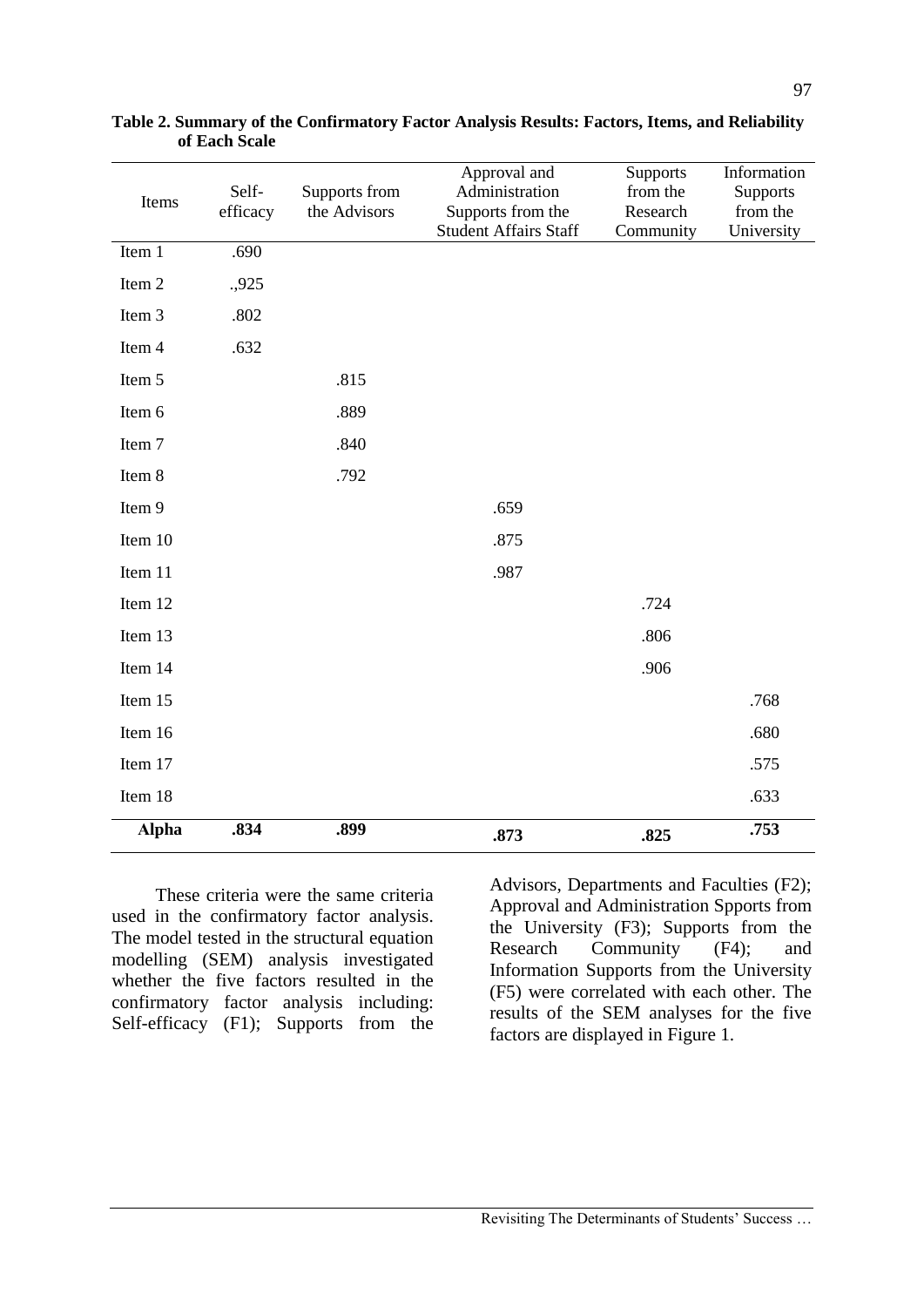

**Figure 1. The Results of the SEM Analysis for the Five Factors**

Note: F1: Self-efficacy; F2: Supports from the Advisors; F3: Approval and Administration Supports from the Student Affairs Staff; F4: Supports from the Research Community; F5: Information Supports from the University

Figure 1 shows that the five factors that have been identified by THE exploratory and confirmatory factor analyses ARE correlated each other. The relationships among those factors are explained as follows:

- a. Students' self-efficacy in completing creativity programs or their selfconfidence to be able to complete the creativity programs (F1) is influenced directly by the Supports from the Advisors (F2) ( $\beta$  = .544,  $p < .01$ ); and Supports from Students' Research Community (F4)  $(\beta = .286, p < .01)$ ;
- b. Supports from the Advisors (F2) is influenced by Supports from Students' Research Community (F3) ( $\beta$  = .334, *p <* .01); and Information Supports from the University (F5)  $(\beta = .413, p < .01)$ ;
- c. Supports from the Research Community (F4) is influenced by the Information Supports from the University (F5) ( $\beta$  = .370,  $p < .01$ ); and

d. Approval and Administration Support from the University (F3) is influenced by the Information Supports from the University (F5)  $(\beta = .505, p < .01)$ .

The relationships among factors supporting students' in completing the creativity programs show the importance of supports from the university to improve the students' capability in writing and conducting students' creativity programs. Nevertheless, the coefficient correlations among those factors can presumably be given more attention by all the university parties since the coefficient values may be increased.

### **DISCUSSION**

This study aims to identify the factors affecting students' achievement in creativity programs and the efforts needed to improve their achievement. The results of exploratory factor analysis (EFA) and confirmatory factor analysis (CFA) have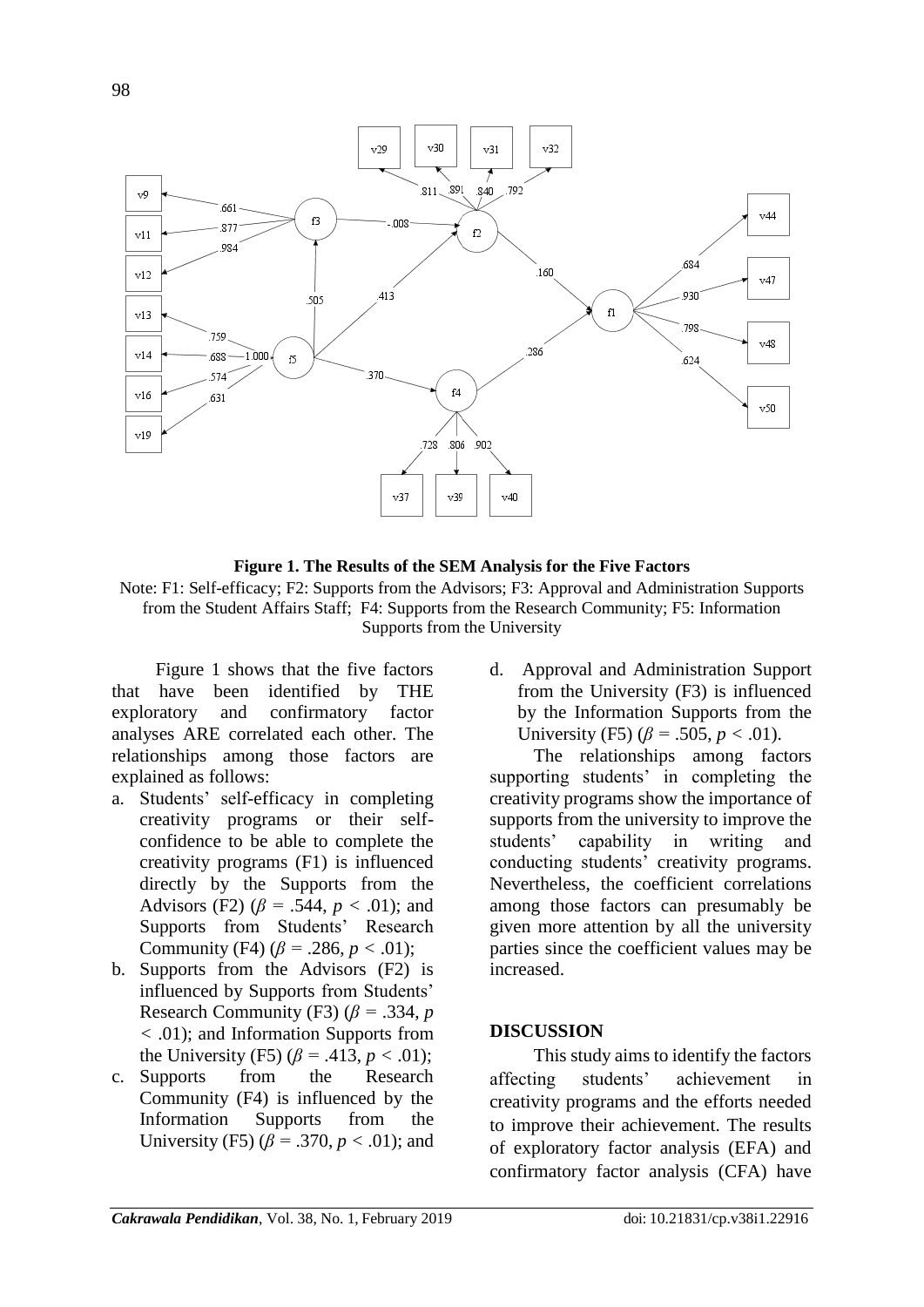demonstrated that there are five factors supporting students' achievement in creativity programs. Those five factors are: self-efficacy; supports from the advisors, departments, and faculties; approval and administration support from the university; supports from the research community; and information supports from the university. These results are in line with several studies claiming that students' success in the students' creativity programs are influenced by both internal and external factors, e.g., (Sternberg, 2006). They include intellectual abilities, knowledge, styles of thinking, personality, motivation, and environment.

The following sub-section provides further discussion for each factor supporting students' achievement in the creativity program.

### **Self-efficacy**

Students' self-efficacy in conducting the creativity programs is immensely important. Self-efficacy is a result of a cognitive process in the forms of decision, belief, or reward on how far someone can predict his or her capability in accomplishing a certain task with satisfactory results (Bandura & Wessels, 1994). Self-efficacy does not directly correlate with people's abilities; yet, it correlates with their belief about what they can do with the abilities they have, no matter how small it is (Pajares & Johnson, 1994). Self-efficacy emphasizes on the people's self-belief to face unpredictable conditions in the near future. Students with self-efficacy believe that they will be able to conduct research and creativity programs more readily than those who do not. On the other hand, those with low self-efficacy tend to judge themselves incapable of doing any job assigned to them. This is in line with Saeid and Eslaminejad (2016) study which reveals that self-efficacy and academic motivation have a strong impact on increasing students' creative programs.

This indicates that to create students with good knowledge and skills in research, it is suggested that they be given supports or motivation to conduct the creativity programs so that they will have outlets through which their creative and innovative ideas can be expressed (Saeid & Eslaminejad, 2016).

In order to improve students' selfefficacy, the university should provide training about the urgency of creativity programs to the freshmen so that they can possibly develop their interest in students' creativity programs from the beginning. Furthermore, a substantial and considerable reward is also needed for those with outstanding achievement in the students' creativity programs; for instance, the programs which are selected to compete in the National Student Science Week and win gold medals in which later can be acknowledged as equal to an undergraduate thesis.

### **Roles of advisors**

The present study has also demonstrated that the roles of the advisors are in the moderate category ( $\beta$  = .286, *p* < .01). The roles of the advisors in the creativity programs are important. This is in line with the results of studies by Oldham and Cummings (1996); Liu *et al.* (2012); Fenge (2012); Suwarna (2005). Advisors roles are not only to guide the students so that the programs will go as planned, but also to help them to access the facilities from campus, give solution or justification for the problems they face, motivate the students, and monitor the programs periodically.

Considering the importance of the roles of advisors, an effort is needed to improve their understanding on the creativity programs and reviewing techniques on potential problem analyses by proposing creative ideas and using various strategic choices. Therefore, to improve students' achievement, lecturers should understand and carry out their duties as the advisors such as: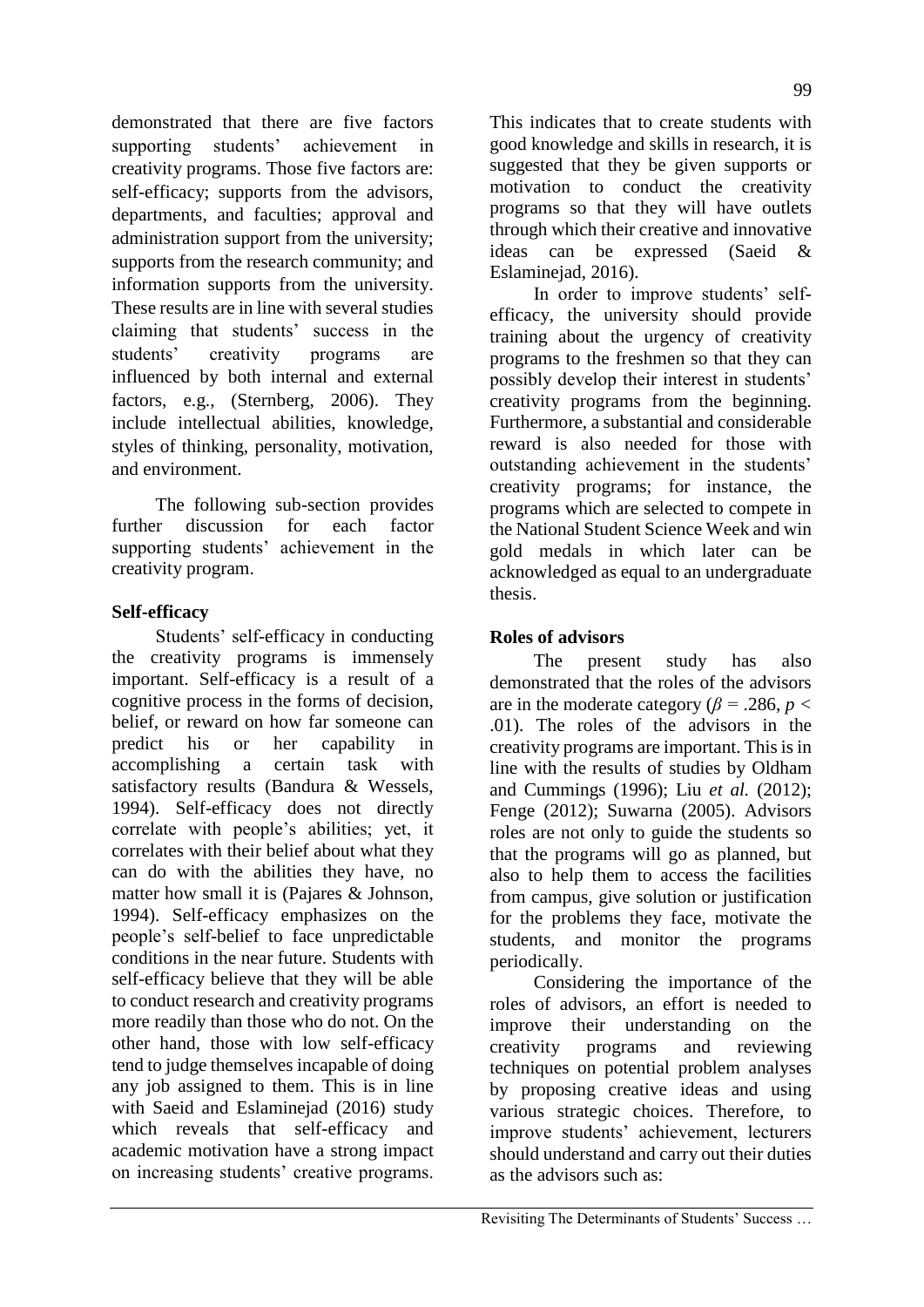- a. reading and comprehending the guide books for the students' creativity program and national student science week;
- b. guiding students' of the programs with high creativity and innovation values;
- c. supervising, making suggestions, and evaluating the students during the process of creativity programs completion;
- d. guiding the students in both the monitoring and evaluation process, and in the national student science week;
- e. correcting and making suggestions on students' progress reports, final reports, posters, and journals.

With the intention of improving the advisors' roles, several actions can be done by the university such as providing training of trainers (ToT) for the lecturers. In this activity, the university requires that every lecturer supervise at least one program in one year. Another action can be providing incentives for the lecturers whose students produce a notable achievement.

### **Roles of students' research unit**

To improve their effectiveness in completing creativity programs, students should possess the passion and motivation to gain knowledge and skills for conducting research and creativity programs by joining the students' research community in campus. Students normally find it easier to communicate with their peers, including in completing their creativity project. This is in line with findings from Liu, Lu, Wu, and Tsai (2016) in the sense that supports from peer review processes may help students to build a sophisticated level of reflection upon their creativity. Furthermore, another study by Hughes, Gillespie, and Kail (2010) supports the findings from this study in the sense that peers provide significant supports in the improvent of students' project achievement.

This indicates that universities need to facilitate students with a students' research unit which aims to facilitate students to gain information, knowledge,

and skills to conduct research. However, the results of the present study show that the roles of students' research unit have not been fully effective in facilitating students to write research proposals in the form of students' creativity program ( $\beta$  = .286, *p* < .01). Therefore, universities should conduct strategic planning to optimise the roles of students' research unit or research community; for example, by conducting Student Science Week prior to students' creativity program proposals so that the quality and quantity of students' programs can improve.

### **Roles of the university**

The results obtained in the present study show that information and facilities supports from university, specifically from the Reasoning Division of the Department of Student Affairs, can be improved (*β =*  .370,  $p < .01$ ) and ( $\beta = .505$ ,  $p < .01$ ). This suggests that university strategic planning should aim to improve the roles of the university to provide information and supporting facilities for students' creativity programs. This is in line with the findings from Small (2014) which suggests that educational institutions must make many opportunities available to students so that they can create, innovate, and explore their knowledge. The roles of the university are undeniably crucial since any information from the Directorate General of Learning and Student Affairs, Ministry of Research, Technology, and Higher Education, including the one related to students' creativity program, is directly given to the university. Consequently, the university has the alternatives to:

- a. give a comprehensive training for students' creativity program centres as the front line that provide information and services for university students;
- b. provide training of trainer (ToT) for the advisors and task forces from each department so that they can provide university students with detailed information in relation to the creativity programs;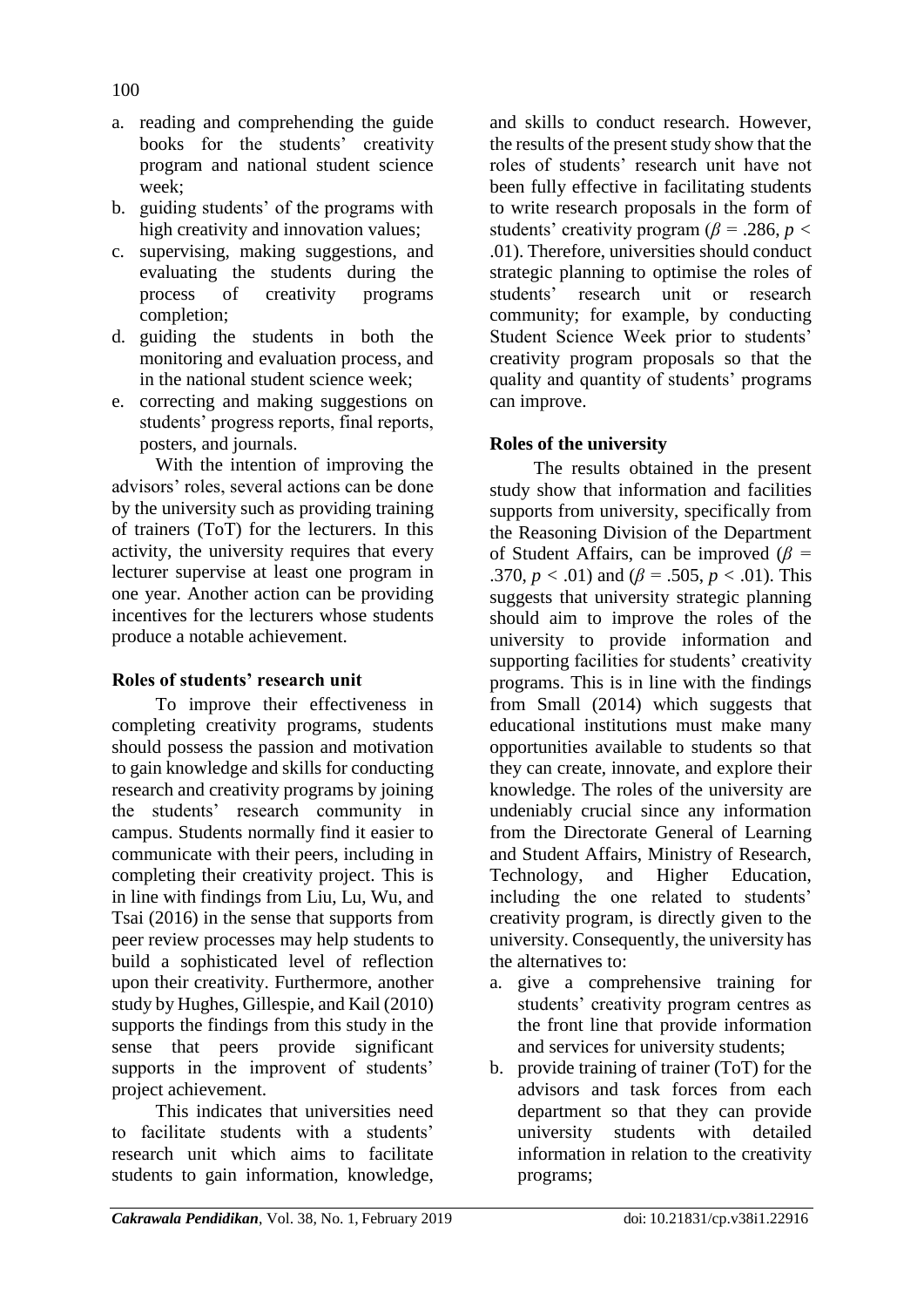c. provide training on students' creativity programs from the beginning; i.e. for freshmen.

# **CONCLUSION**

This survey research set out to investigate factors influencing students' achievement in the students' creativity programs. This five-month study has provided additional evidence with respect to the key factors that have affected students' creativity programs. These include: (a) self-efficacy or students' selfbelief that they are able to conduct a good creativity program; (b) supports from the advisors, departments, and faculties; (c) approval and administration support from the university; (d) supports from the students' research community; and (e) information supports from the university.

As a result of investigations of these factors, suggestions are proposed for the university to improve the quality and quantity of students' creativity programs. These include the following.

- a. In order to improve students' selfefficacy, universities should provide training about the urgency of creativity programs to the freshmen so that they can possibly develop their interest in students' creativity programs from the beginning. Furthermore, a substantial reward is also offered to those with outstanding achievement in students' creativity programs; for example, the programs that are selected to compete in the National Student Science Week and win gold medals which later can be acknowledged as equal to an undergraduate thesis.
- b. With the intention of improving the advisors' roles, several actions can be done by the university. Such actions can be providing training of trainers (ToT) for the lecturers, requiring every lecturer to supervise at least one program in one year, and providing incentives for the lecturers whose students attain a notable achievement.
- c. Student Science Week for universities students can be conducted prior to students' creativity program proposal writing. This is expected to be able to improve the quality and quantity of the students and to optimise the roles of the students' research unit.<br>
d. The university
- university provides comprehensive training for students' creativity program centres. This is due to the importance of the centres as the front line that provide information and services for universities students.
- e. Each department is providing with training of trainer (ToT) for advisors and task forces. This will enable the department and advisors to provide detailed information for universities students in relation to the creativity programs;
- f. Training on students' creativity programs can be given from the beginning, i.e. for freshmen.

### **REFERENCES**

- Bandura, A*.* (1997). *Self-efficacy: The exercise of control*. New York, NY: W H Freeman.
- Bandura, A., & Schunk, D. H. (1981). Cultivating competence, selfefficacy, and intrinsic interest through proximal self-motivation. *Journal of personality and social psychology, 41*(3), 586. doi:10.1037/0022-3514.41.3.586.
- Bandura, A., & Wessels, S. (1994). Selfefficacy. In V. S. Ramachaudran (Eds.), *Encyclopedia of Human Behaviour* (pp. 71-81). New York, NY: Academic Press.
- Currie, G., & Ravenscroft, I. (2002). *Recreative minds: Imagination in philosophy and psychology*. New York, NY: Clarendon Press.
- Fenge, L.-A. (2012). Enhancing the doctoral journey: The role of group supervision in supporting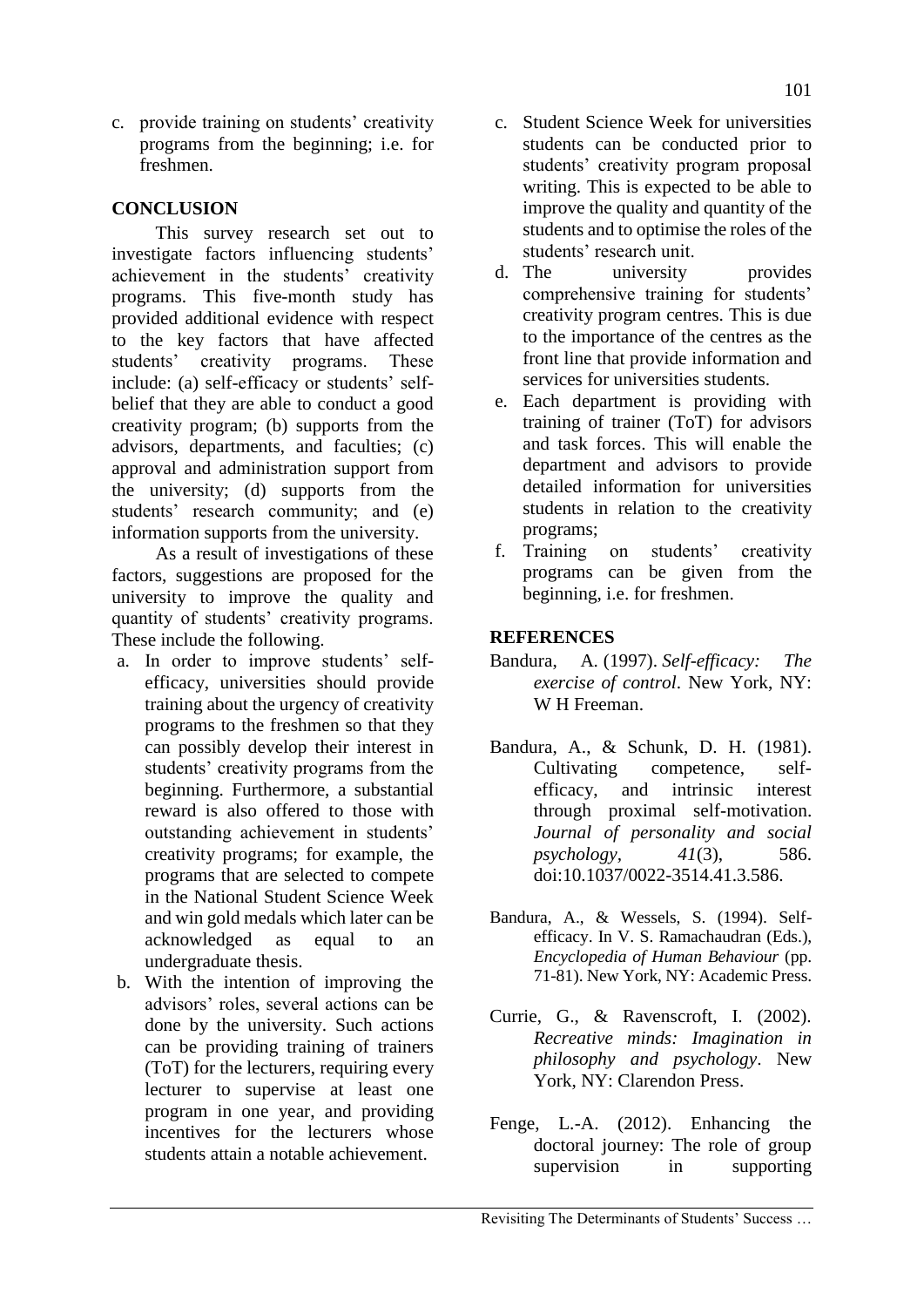collaborative learning and creativity. *Studies in Higher Education, 37*(4), 401-414. doi:10.1080/03075079.2010.520697.

- Ford, C. M. (1996). A theory of individual creative action in multiple social domains. *Academy of Management review, 21*(4), 1112-1142. doi:10.5465/amr.1996.9704071865.
- Ginting, D. A. (2013). Faktor-faktor yang mempengaruhi minat mahasiswa akuntansi dalam menulis dan mempublikasikan karya ilmiah (Studi kasus pada tiga perguruan tinggi negeri di Kota Malang). *Jurnal Ilmiah Mahasiswa FEB, 2*(1).
- Hershfield, H. E., Scheibe, S., Sims, T. L., & Carstensen, L. L. (2013). When feeling bad can be good: Mixed emotions benefit physical health across adulthood. *Social psychological and personality science, 4*(1), 54-61. doi:10.1177/1948550612444616.
- Hughes, B., Gillespie, P., & Kail, H. (2010). What they take with them: Findings from the peer writing tutor alumni research project. *The Writing Center Journal, 30*(2), 12-46.
- Kemahasiswaan, D. (2018). *Pedoman Program Kreativitas Mahasiswa 2018*. Jakarta: Kemenristek Dikti.
- Legrenzi, P. (2005). Creativity and innovation. *Icon, 39*(051), 256011.
- Liu, C. C., Lu, K. H., Wu, L. Y., & Tsai, C. C. (2016). The impact of peer review on creative self-efficacy and learning performance in Web 2.0 learning activities. *Journal of Educational Technology & Society, 19*(2), 286- 297.
- Liu, D., Liao, H., & Loi, R. (2012). The dark side of leadership: A three-level investigation of the cascading effect of abusive supervision on employee creativity. *Academy of Management journal, 55*(5), 1187-1212. doi:10.5465/amj.2010.0400. 1187.
- Oldham, G. R., & Cummings, A. (1996). Employee creativity: Personal and contextual factors at work. *Academy of Management journal, 39*(3), 607- 634. doi:10.5465/256657.
- Pajares, F., & Johnson, M. J. (1994). Confidence and competence in writing: The role of self-efficacy, outcome expectancy, and apprehension. *Research in the Teaching of English*, *28*(3), 313-331.
- Rigolizzo, M., & Amabile, T. (2015). Entrepreneurial creativity: The role of learning processes and work environment supports. *The Oxford handbook of creativity, innovation, and entrepreneurship*, 61-78. doi:10.1093/oxfordhb/97801999276 78.013.0018.
- Runco, M. A. (1994). *Problem finding, problem solving, and creativity.* New Jersey, NJ: Greenwood Publishing Group.
- Saeid, N., & Eslaminejad, T. (2016). Relationship between student's selfdirected-learning readiness and academic self-efficacy and achievement motivation in students. *International Education Studies, 10*(1), 225. doi:10.5539/ies.v10n1p225.
- Simpson, E. (1971). Educational objectives in the psychomotor domain. *Behavioral objectives in curriculum development: Selected readings and bibliography, 60*(2).